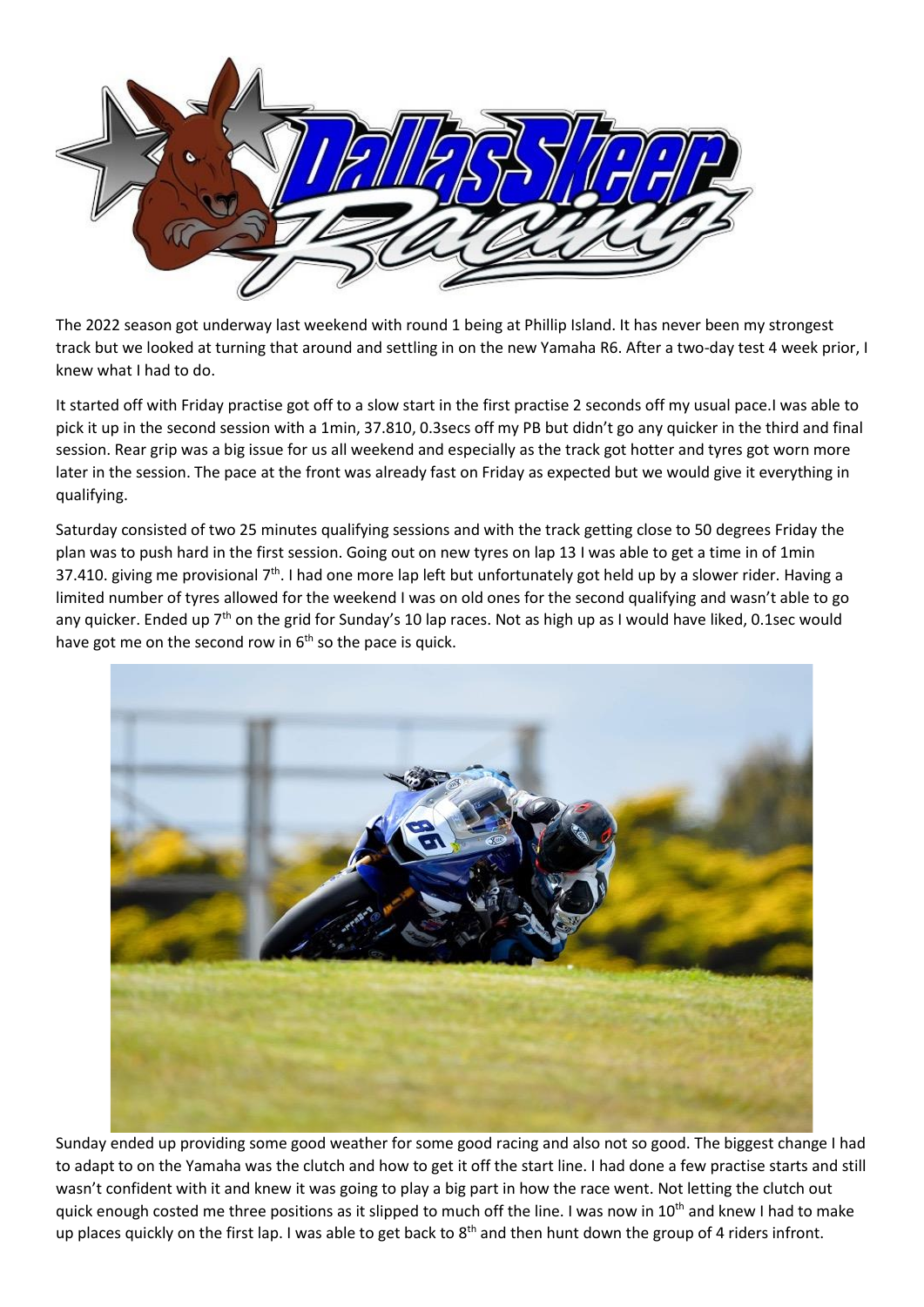Catching them on the fifth lap was too late as two riders had pulled away. Was then in a battle for  $5<sup>th</sup>$  and made the move to  $6<sup>th</sup>$  down the straight. Then using double slip stream to  $5<sup>th</sup>$  into the fast turn 1. I held there until the last lap where got passed into turn 1 then making a move back into turn 4 cost me time as I ran wide. We ended up finishing 6<sup>th</sup> by .053secs and with a new PB of 1min37.031. This is my best race result at Phillip Island and I will take that but knew the pace was there to fight for podium positions if the start was better.

Wanting to be in the fight for 3rd in race 2 didn't quite happen. The bad start in race 1 was explained when the clutch slipped heaps off the line and I got no drive. Unsure at the time that the clutch had gone I continued until halfway around the first lap it revved up a little on corner exits. Then coming onto the straight there was no drive. I then knew what had happened and couldn't believe it. I continued for another two laps but then had to pull in to unfortunately retire before doing more damage. This wasn't the result we wanted to start the year with and I was very frustrated.

Even with the DNF we showed our potential on the Yamaha and I put in some of my best results on one of my weaker tracks. Now sitting 14<sup>th</sup> in the championship is not ideal but we know the issue and will get the bike sorted. Will be aiming for that podium and come back stronger for round 2 at Queensland Raceway on 18-20<sup>th</sup> of this month. Can't thank Dad and Jase who put in the time on the road and at the track. And everyone behind me that allows me to chase my dreams:

| <b>Penrite Oils</b>              | Ricks         |
|----------------------------------|---------------|
| <b>YRD</b>                       | Baker         |
| JC Performance                   | Fly's         |
| <b>Barry Francis Motorcycles</b> | <b>Nevill</b> |
| Nolan Helmets Australia          | TMA I         |
| <b>Plus Racing Gear</b>          | Pirelli       |
| <b>Hoey Racing</b>               | Speed         |

X-Bred Ram Shearing Group Moving Colour le Lush Racing Racing SpeedAngle

MSA SA Plasterboard Mick Harrison Signs Stef's Transport MB Automotive Australian Technical Rubber Dekker Motor Body Builder K&S Fuels The Grinning Dingo South East Welding Services Sew Unique Tim English Bannister & Son Southern Air Ag Unitech Alexandria Council